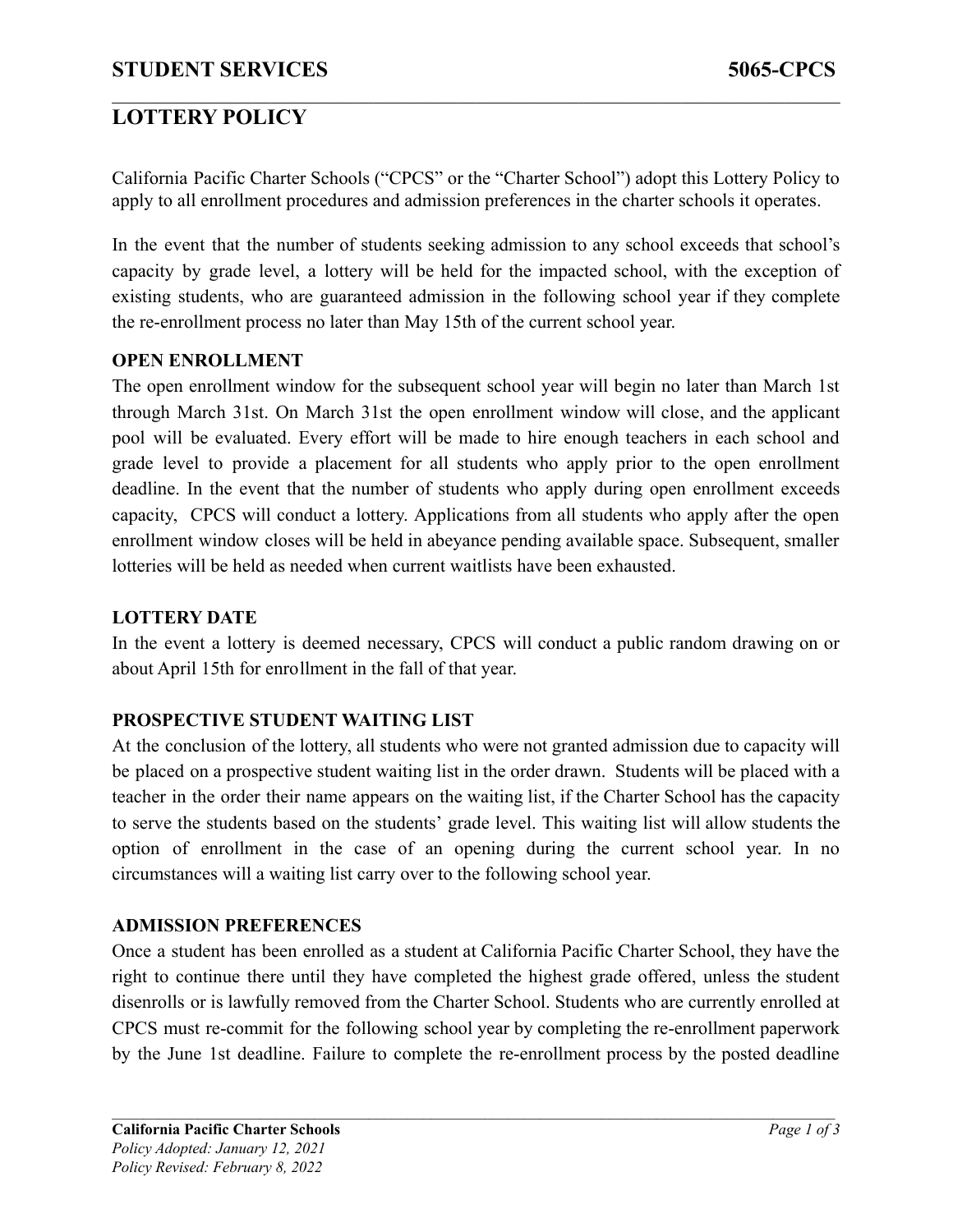# **LOTTERY POLICY**

subjects current returning students to the lottery and waitlist procedure as outlined for prospective students.

 $\mathcal{L}_\mathcal{L} = \{ \mathcal{L}_\mathcal{L} = \{ \mathcal{L}_\mathcal{L} = \{ \mathcal{L}_\mathcal{L} = \{ \mathcal{L}_\mathcal{L} = \{ \mathcal{L}_\mathcal{L} = \{ \mathcal{L}_\mathcal{L} = \{ \mathcal{L}_\mathcal{L} = \{ \mathcal{L}_\mathcal{L} = \{ \mathcal{L}_\mathcal{L} = \{ \mathcal{L}_\mathcal{L} = \{ \mathcal{L}_\mathcal{L} = \{ \mathcal{L}_\mathcal{L} = \{ \mathcal{L}_\mathcal{L} = \{ \mathcal{L}_\mathcal{$ 

In the case of a lottery, preference shall be given to the following students in the following order:

- 1. Students who reside in the authorizing school district boundaries
- 2. Students who have siblings admitted to or attending the Charter School
- 3. Students who are children of the teachers and staff of the Charter School
- 4. All other applicants

Admission will not be based on prior student performance or academic testing. After admission, various assessments may be administered to determine the student's readiness for the grade of entrance requirements or maintenance of said grade. These instruments aid in the development of individualized learning plans for students.

CPCS and the District agree to adhere to the requirements related to admission preferences as set forth in Education Code Section  $47605(e)(2)(B)(i)-(iv)$ .

### **LOTTERY SPACES BY SCHOOLAND GRADE LEVEL**

Lottery spaces will be pulled by grade level using SELS (School Enrollment Lottery System), purchased from 3rd party vendor. Separate lotteries shall be conducted for each school in which there are fewer vacancies than pupils interested in attending. There is no weighted priority assigned to the preference categories; rather, within each school, students will be drawn from pools beginning with all applicants who qualify for the first preference category and shall continue with that preference category until all vacancies within that grade level have been filled. If there are more students in a preference category than there are spaces available, a random drawing will be held from within that preference category until all available spaces are filled. If all students from the preference category have been selected and there are remaining spaces available in that grade level, students from the second preference category will be drawn in the lottery, and the drawing shall continue until all spaces are filled and preference categories are exhausted in the order provided above.

#### **LOTTERY RULES**

Public random drawing rules, deadlines, dates, and times will be communicated in the application form and on CPCS's website. Public notice for the date and time of the public random drawing will also be posted once the application deadline has passed. It will be completed in a physical or virtual public forum large enough to accommodate all those who wish to attend. California Pacific Charter School will take all necessary efforts to ensure lottery